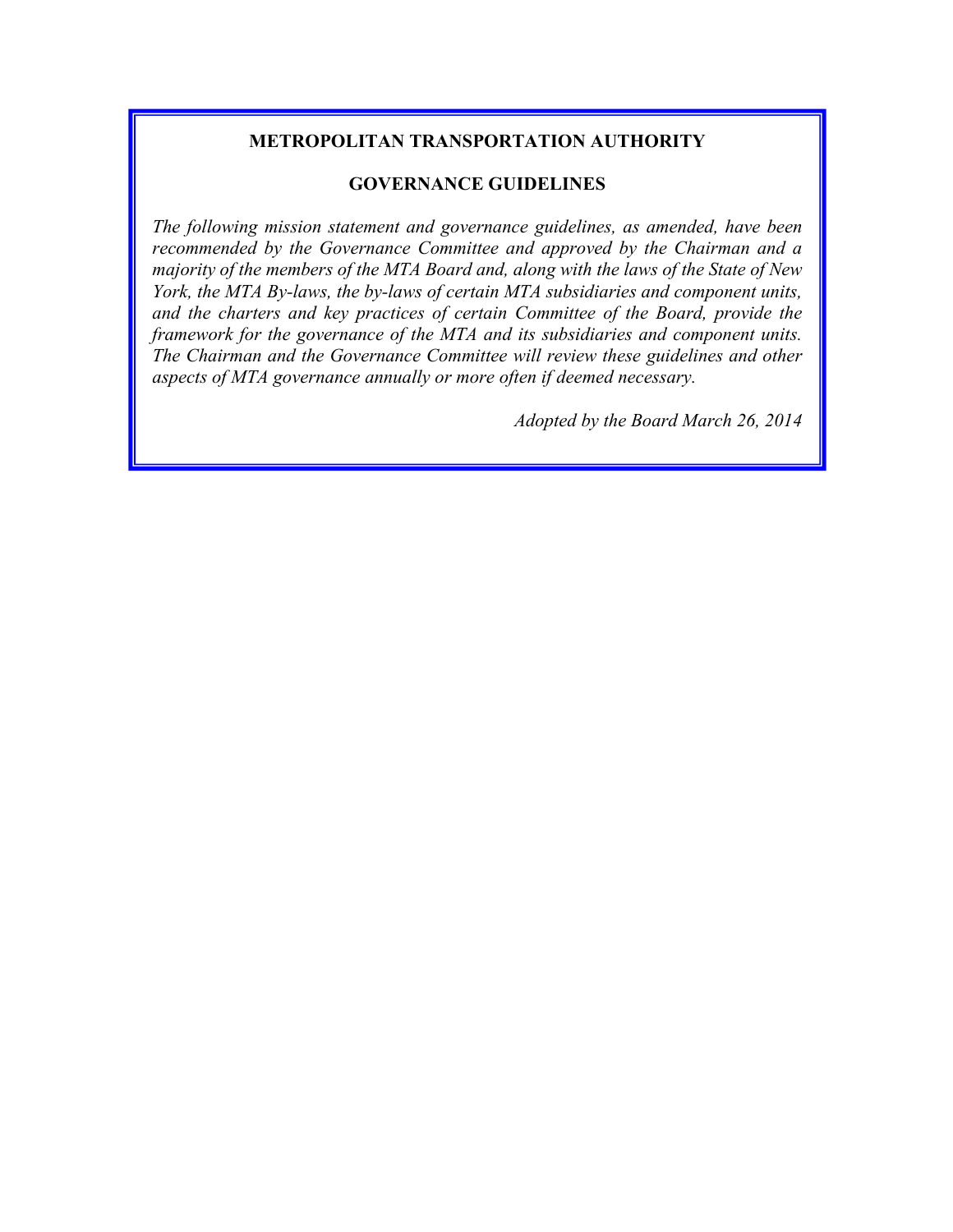# **Mission Statement of the Metropolitan Transportation Authority**

The Metropolitan Transportation Authority ("MTA") preserves and enhances the quality of life and economic health of the region we serve through cost-efficient provision of safe, on-time, reliable and clean transportation services.

The MTA is the public benefit corporation of the State of New York responsible for an integrated mass transportation system for the City of New York and Dutchess, Nassau, Orange, Putnam, Rockland, Suffolk and Westchester counties. The statutory purposes set forth in the MTA enabling act are:

"the continuance, further development and improvement of commuter transportation and other services related thereto within the metropolitan commuter transportation district, including but not limited to such transportation by railroad, omnibus, marine and air, in accordance with the provisions of this title. It shall be the further purpose of the authority, consistent with its status as the ex officio board of both the New York city transit authority and the triborough bridge and tunnel authority, to develop and implement a unified mass transportation policy for such district." (Public Authorities Law §1264(1))

# **Governance Guidelines**

These Governance Guidelines apply to MTA and the other public benefit corporations under common control of MTA (collectively with MTA, the "MTA Agencies"). The MTA Agencies consist of:

Metropolitan Transportation Authority Triborough Bridge and Tunnel Authority New York City Transit Authority Manhattan and Bronx Surface Transit Operating Authority The Long Island Rail Road Company Metro-North Commuter Railroad Company Staten Island Rapid Transit Operating Authority Metropolitan Suburban Bus Authority MTA Bus Company MTA Capital Construction Company First Mutual Transportation Assurance Company

#### 1. **Functions of the MTA Chairman/Chief Executive Officer**.

(a) The Chairman of the MTA shall be primarily responsible for providing leadership to the MTA Board in performing oversight of the senior management in the effective and ethical management of the MTA Agencies' integrated mass transportation system. The Chairman, inter alia, convenes and presides over Board meetings, establishes Board committees and appoints committee members and chairs, and shall serve as the principal liaison between MTA management and the Board.

(b) The Chairman, pursuant to statute, is the chief executive officer of the Authority and shall have responsibility to discharge the executive and administrative functions and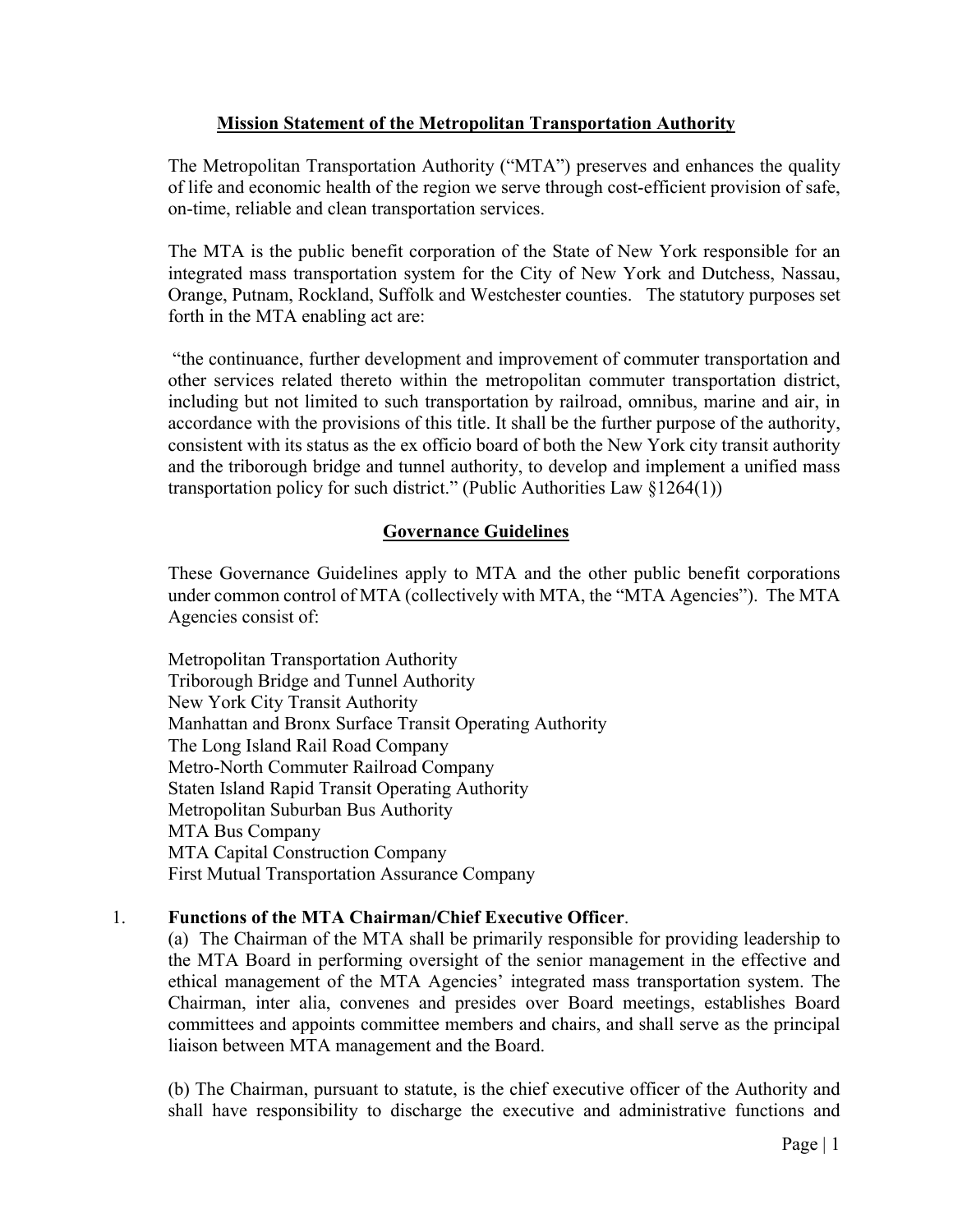powers of the Authority. In discharging the executive and administrative functions and powers of the Authority, the Chairman shall, inter alia, be responsible for (i) managing the day-to-day operations of the MTA's integrated mass transportation system, (ii) coordinating the development and approval by the Board of long term strategy for the maintenance and expansion of that system, (iii) overseeing and providing appropriate direction to the President of each of the MTA's constituent Agencies and (iv) appointing, disciplining, and removing officers or employees.

- 2. **Functions of the MTA Board.** The Board shall meet no less than 11 times a year at which the Board shall review and discuss reports by management on the performance of the MTA, its plans and prospects, as well as immediate issues facing the MTA. Board members are expected to attend all scheduled meetings of the Board and meetings of Committees on which they serve. The entire Board shall be responsible for the general oversight of the Authority's senior management in furtherance of the effective and ethical management of the entire MTA, as required by law. In addition to this general responsibility, the entire Board (with the assistance of Committees of the Board as appropriate) shall also perform a number of specific functions, including
	- (a) providing counsel and oversight on the evaluation, development and compensation of senior management. When determining compensation for the Chairman/Chief Executive Officer, the Board, as required by law, shall act without the participation of the Chairman/Chief Executive Officer**;**
	- (b) reviewing, approving and monitoring fundamental financial and business strategies and major actions, including fundamental financial and management controls;
	- (c) assessing major risks facing the MTA and reviewing options for the mitigation of these risks;
	- (d) ensuring processes are in place for maintaining the integrity of the MTA, including the integrity of the financial statements of the MTA (and the financial statements of the MTA subsidiaries or component units that are required by law to issue separate financial statements), the integrity of the MTA's compliance with law and ethics (including by adopting and updating codes of ethics applicable to MTA directors, officers and employees that at a minimum incorporate the standards established in section seventy-four of the Public Officers Law), the integrity of the MTA's relationships with customers and suppliers, and the integrity of the MTA's relationship with the public at large;
	- (e) establishing written policies and procedures on personnel including policies protecting employees from retaliation for disclosing information concerning acts of wrongdoing, misconduct, malfeasance, or other inappropriate behavior by an employee or board member of the authority; investments; travel; the acquisition of real property; the disposition of real and personal property; and the procurement of goods and services; and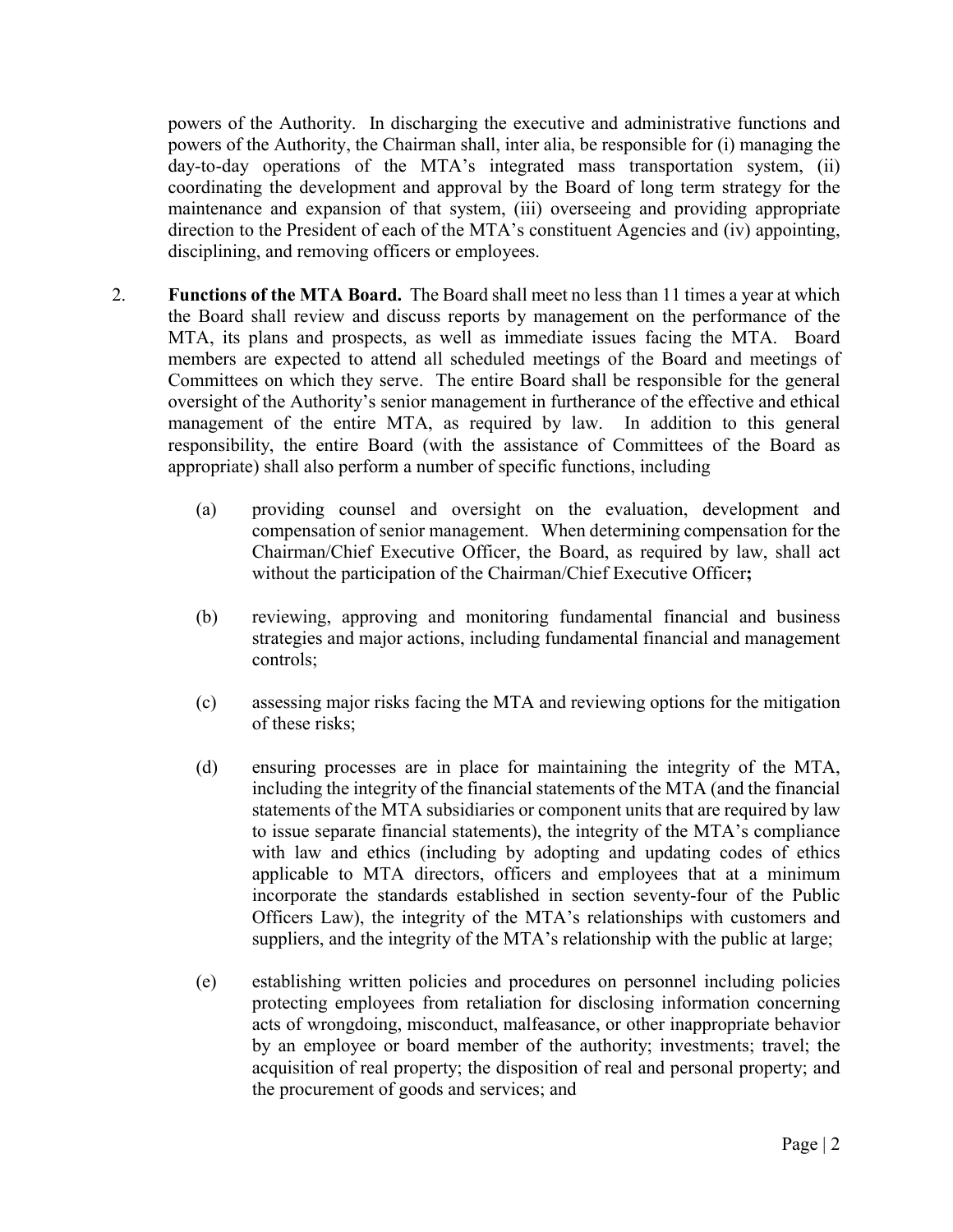- (f) adopting a defense and indemnification policy and disclose such plan to any and all prospective board members.
- 3. **Functions of Senior Management**: The Chairman/Chief Executive Officer serves ex officio as the chair and chief executive officer of each of affiliated and subsidiary MTA Agencies and is responsible for appointing such other officials and employees (including, in his or her discretion, an Executive Director) as he or she determines is necessary and appropriate. These other officials and employees serve under the direction and at the pleasure of the Chairman/Chief Executive Officer. The Presidents of the MTA's constituent Agencies, pursuant to the direction of the Chairman/Chief Executive Officer, are primarily responsible for the general management and operations of such constituent Agencies.
- 4. **Committees of the Board.** The Chairman has established the following Committees to assist him and the Board in discharging their responsibilities: (1) the Audit Committee; (2) the Committee on Finance; (3) the Committee on Operations of the New York City Transit Authority, the Manhattan and Bronx Surface Transit Operating Authority, the Staten Island Rapid Transit Operating Authority and the MTA Bus Company; (4) the Committee on Operation of the Metro-North Commuter Railroad; (5) the Committee on Operation of the Long Island Rail Road; (6) the Committee on Operations of the Triborough Bridge and Tunnel Authority; (7) the Committee on Capital Program Oversight; (8) the Diversity Committee; (9) the Corporate Governance Committee; and (10) the Safety Committee. The current charters and key practices of these Committees shall be maintained on the MTA website. The Committees may hold meetings in conjunction with the entire Board, as appropriate.
- 5. **Self-Assessment.** The Board, as a whole, and each of the Committees, individually, will perform an annual self-assessment. The Board will be requested to provide their assessments of the effectiveness of the Board, as a whole, and of the Committees on which they serve. The individual assessments will be organized and summarized for discussion with the Board and the Committees.
- 6. **Setting Agendas for Meetings of the Board.** The Chairman shall be responsible for the agenda of the Board meetings. Upon the request of the Chairman, an Agency President shall report to the Board regarding that Agency's operations, finances, and performance (with specific reference to the benchmarks established for that Agency) since the last time such Agency President reported to a meeting of the Board. The Chairman, or Committee chair as appropriate in consultation with the Chairman, shall determine the nature and extent of information that shall be provided regularly to Board members before each scheduled Board or Committee meeting. Committee chairs shall report to the entire Board for approval the matters discussed or recommended at Committee meetings as appropriate. Board members are urged to make suggestions for agenda items, or additional pre-meeting materials, to the Chairman, or the appropriate Committee chair at any time.
- 7. **Ethics and Conflicts of Interest.** The Chairman, Board members and the other officers and employees of the MTA are expected to act ethically at all times, to acknowledge their adherence to the policies comprising the MTA All-Agency and MTA Board Members